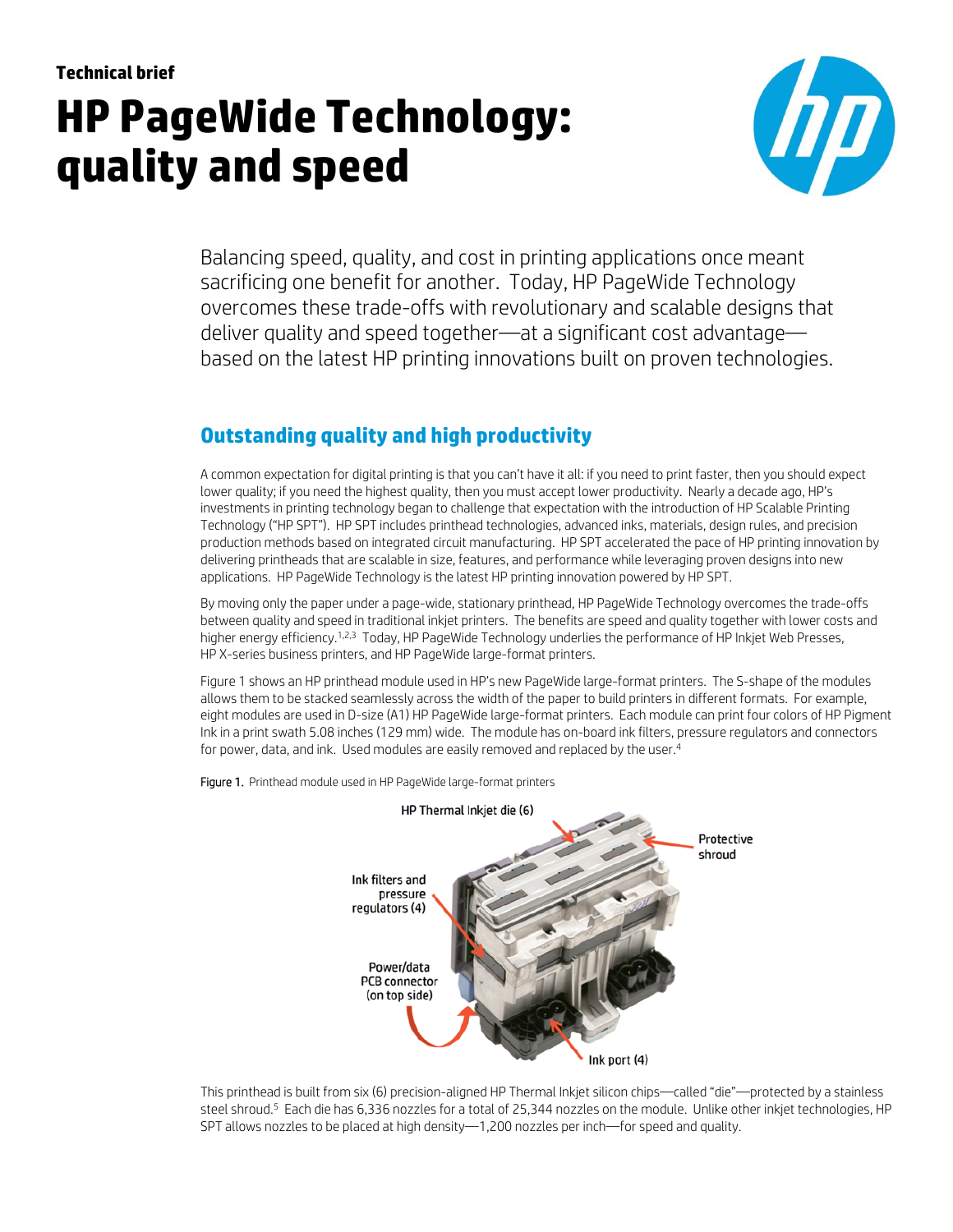### **The evolution of HP PageWide innovation**

Figure 2 shows the evolution of HP PageWide printheads. In 2006, the first application of HP PageWide Technology used 4.25-inch wide bi-color printheads in the HP CM8060 MFP—a workgroup multifunction color printer. This printhead has two independent ink supplies and two columns of 5,280 nozzles at 1,200 nozzles per inch (10,560 total nozzles). It can be used as a bi-color printhead or as a single-color printhead. For high-speed commercial applications served by HP's Color Inkjet Web Presses, using one color of ink in both columns provides "4-times" nozzle redundancy: four nozzles can print in each 600 dpi dot row down the web. In 2008, the HP T300 Color Inkjet Web Press was introduced using 140 of these printheads to print both sides of a 30-inch web at up to 400 feet/minute. Today, the HP T400 family of inkjet web presses use 200 4.25-inch printheads to print duplex at up to 800 feet/minute on a 42-inch web. In 2013, the HP Latex 3000 Printer was introduced using seven (7) 4.25-inch printheads on a scanning carriage to produce a wide print swath.

Figure 2. Three generations of printheads used in HP PageWide Technology



Based on technology proven in HP Inkjet Web Presses—printing 4 billion pages per month<sup>6</sup> under demanding commercial printing conditions—HP's next generation of HP PageWide Technology was introduced for office applications in 2013 with the HP X-Series business printers. This printhead incorporates significant technology advances: four colors of ink with 10,560 nozzles per color at 1,200 nozzles per inch for a total of 42,240 nozzles on the printhead.

In 2015, HP will introduce a new generation of high-productivity large-format printers using the printhead module shown in Figure 1. And, in 2016, HP will introduce High Definition Nozzle Architecture (HDNA) for HP Inkjet Web Presses. HDNA uses the high-definition capabilities of HP SPT to place low drop weight nozzles between existing nozzles on the 4.25-inch printhead. This provides low and high drop weight printing with twice the number of nozzles—21,120 at 2,400 nozzles per inch—for a breakthrough in quality and performance in high-speed production printing.

HP manufactures printheads in its own factories around the world. Vertical-integration of research, product development, and manufacturing allows HP to monitor and control quality from silicon wafers through finished printheads. This gives HP an edge in innovating new solutions that support ever-expanding opportunities for HP's customers.

#### **Reliable one-pass printing**

HP PageWide Technology gets its speed by printing in a single pass, but achieving reliable quality requires innovation and advanced technologies in printheads, printhead service stations, inks, and paper transport.

To precisely place a dot of ink, each nozzle must eject a drop when it is required and within tight tolerances on speed, direction, and drop weight. A service station in the printer checks each nozzle's performance and determines if it is operating properly. Using HP's optical drop detectors—which can see individual drops in-flight—1000's of nozzles can be checked every second. The service station cleans, wipes, and caps the printhead, and it can restore nozzles to operation. But if a nozzle cannot be recovered immediately, then HP PageWide Technology uses both passive and active methods to substitute good nozzles for bad ones suppressing artifacts such as white streaks down the page.

HP develops advanced pigment inks in its own laboratories to meet the unique requirements of HP PageWide Technology. HP Pigment Inks produce high black density and a wide gamut of vivid, saturated colors in a single pass. Prints are dry and ready to use right out of the printer. Compared to dye-based inks on plain and low-cost papers, HP Pigment Inks offer superior durability: resistance to damage from water, highlighters, dry smudge, and light fade.<sup>7</sup>

Inks are an essential part of reliable drop ejection. Whenever a printhead is uncapped and exposed to air, water in the ink quickly evaporates from nozzles that are about one-fifth the diameter of a human hair. If the printhead is left uncapped for more than a few seconds, the ink thickens in the nozzles making it difficult to eject a drop. Business printers and largeformat printers using HP PageWide Technology can eject a few drops between pages (or large-format sheets of paper) to refresh the ink in the nozzles. However, they still must print every drop reliably for several seconds while uncapped. HP Inkjet Web Presses eject drops from every nozzle every fraction of a second on the web in the space between image frames. This technique both services the nozzles and allows built-in vision systems to evaluate nozzle performance.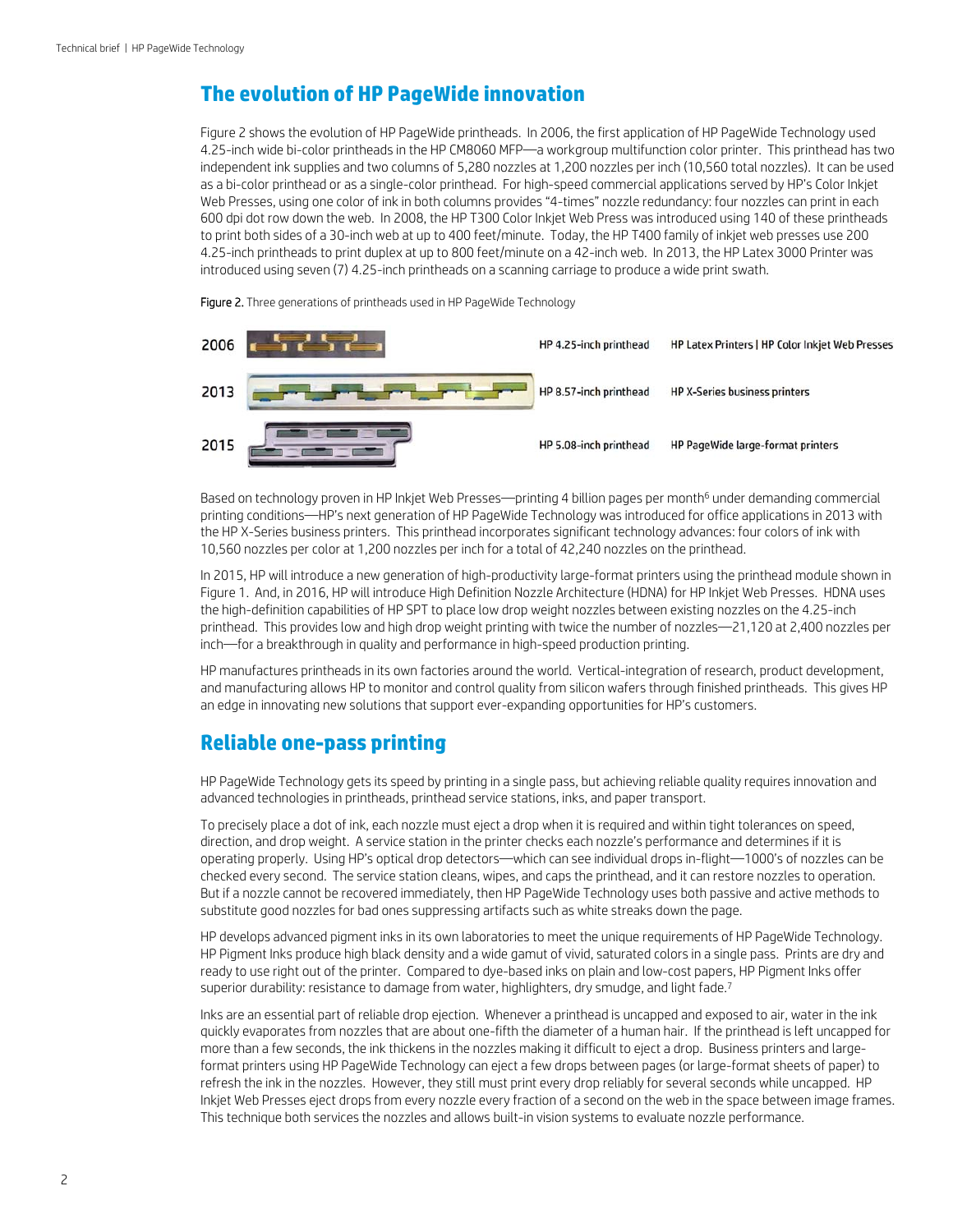In HP PageWide Technology, the accuracy of dot placement across the paper is built-in by nozzle placement on the printhead. Properly placing dots along the page requires precision mechanics to load and transport paper and sensors to coordinate drop ejection with paper motion.

HP PageWide Technology has proven reliability in the office. In two separate tests, Buyers Laboratory, Inc. found that business printers using HP PageWide Technology outperformed competitive products in reliable operation.3,8 According to the independent-testing company, the HP Officejet Enterprise X585dn MFP printed more than 200,000 pages without failure.

### **Proven technologies – built to perform and last**

Introducing a new technology into a business is both an investment in the future and an expression of confidence in the technology and the company that provides it. For more than three decades, HP has delivered printing solutions businesses can depend on. And, new applications of HP PageWide Technology are based on proven, reliable designs and technologies.

With fewer moving parts and simple user-replacement of printheads,<sup>4</sup> printers using HP PageWide Technology are designed and built to be robust. They provide easy maintenance and can support high-duty print cycles— HP Officejet Enterprise X585dn MFP printers have a recommended monthly page volume of 2,000 to 6,000 pages.9 HP X-series business printers and HP PageWide large-format printers reduce the amount of user intervention with large ink and paper supplies, automatic printhead servicing, automatic closed-loop printhead alignment, and automatic color calibration. Precision paper handling delivers both speed and quality with reliability users can count on during unattended operation.

## **Competitive costs that support your bottom line**

Regardless of performance or durability, cost can often stand in the way of adopting a new technology. HP PageWide Technology eliminates this barrier by delivering low costs-per-page for both black and color printing by using low-cost papers specific to each application. For example, HP PageWide Technology and HP Pigment Inks support plain papers and ColorLok® papers in the office, coated and uncoated standard offset papers in commercial web printing, and uncoated papers and vellum in large-format printing.

Because HP PageWide Technology is scalable in width and performance, it can support a versatile range of media types, sizes, and weights to meet a variety of applications and printing cost requirements. And, total cost-per-page is kept low because the printheads are designed to deliver a long service life.

## **Solutions to your business needs**

Here are some key features of HP PageWide Technology in HP X-series business printers and HP PageWide large-format printers:

#### **Breakthrough speed and professional quality in the office**

HP X-series business printers using HP PageWide Technology deliver

- Up to 75 black or color pages per minute, up to two times faster than laser printers<sup>10</sup>
- Substantial cost savings—up to 50% lower costs-per-page than color laser printers<sup>1</sup>
- Up to 84% less energy consumption per page than lasers and ENERGY STAR® certification<sup>2,3</sup>
- Compatibility with corporate enterprise networks for management and workflow solutions.
- More reliable operation compared to competitive printers and high-volume printing without failure.<sup>8</sup>

#### **High-productivity production printing**

HP PageWide large-format printers provide

- Up to 30 D/A1 pages/minute and 1500 D/A1 pages/hour in monochrome and color
- Monochrome and color at speeds up to 60% faster than the fastest monochrome LED printer<sup>11</sup>
- Durable, moisture- and fade-resistant prints—even on uncoated bond paper<sup>12</sup>
- Print on a wide range of media up to 40 in/1 m—covering ISO/US technical and offset standards
- Simple printer management with built-in, automatic, closed-loop alignment and color calibration.